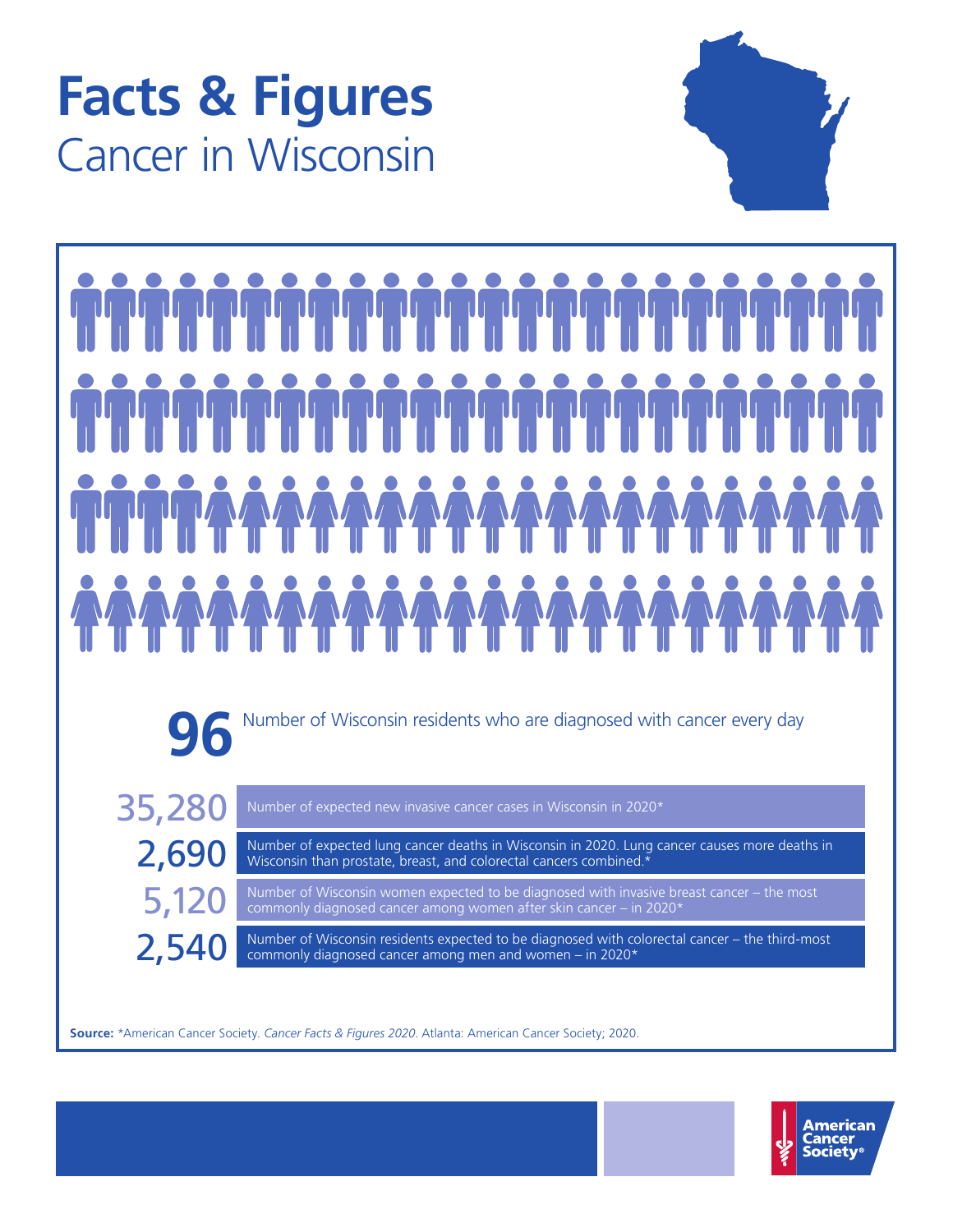# **Cancer in Wisconsin**

## **Overview**

In Wisconsin from 2012 to 2016, an average of 32,160 residents were diagnosed with invasive cancers and more than 11,398 died of these diseases each year. Males have higher cancer incidence and mortality rates than females in the state, and cancer rates increase with age, most dramatically after age 50. Figure 1 displays the leading cancer sites by percentage of new invasive cases and cancer deaths among females and males, respectively.

The overall cancer incidence and mortality rates in Wisconsin are higher than rates reported nationwide (Tables 1 and 2).

cancer sites combined, the state incidence rate (466.9 per 100,000) was higher than the national rate (448.0 per 100,000). Among the four most common cancers, female breast, lung, and prostate cancer incidence rates were higher, but colorectal cancer incidence was lower in Wisconsin compared to the national rates.

Prostate cancer is the most frequently diagnosed cancer among Wisconsin males, representing 23% of all newly diagnosed cancers. Breast cancer remains the most frequently diagnosed cancer in Wisconsin women, representing 29% of all female cancer diagnoses. Overall, lung cancer continues to be the most frequently diagnosed cancer in the state for both men and women combined.

#### **Cancer Mortality**

## **Cancer Incidence**

Table 1 shows the 2012-2016 average annual new cases and age-adjusted incidence rates for 23 common cancers by sex in Wisconsin, along with national comparisons. For all

Cancer is currently the leading cause of death in Wisconsin, with a 2016 mortality rate of 162.8. While mortality rates for both cancer and heart disease are declining, heart disease mortality has dropped more quickly than cancer mortality in recent years.

#### **Table 1. Average Annual Number of Cancer Cases and Age-adjusted Rates by Sex, Wisconsin and US, 2012-2016 Total WI Cases Total WI Rate Total US Rate Male WI Cases Male WI Rate Male US Rate Female WI Cases Female WI Rate Female US Rate** All sites 32,160 466.9 448.0 16,416 506.6 488.8 15,744 440.5 420.9 Brain and other nervous system 453 7.0 6.5 255 8.2 7.6 198 6.0 5.5 Cervix uteri 196 196 6.6 7.6 Colon and rectum 2,551 37.2 38.7 1,342 42.3 44.4 1,209 32.7 33.9 Esophagus 370 5.2 4.5 291 8.9 7.9 79 2.1 1.8 Female breast 130.6  $4,584$  4,584  $4,584$   $4,584$   $4,584$   $130.6$   $125.2$ Hodgkin lymphoma 179 3.1 2.6 103 3.5 3.0 77 2.6 2.3 Kidney and renal pelvis 11.5 11.50 18.2 16.6 809 24.8 22.5 441 12.4 11.5 Larynx 242 3.4 3.3 194 5.7 5.7 48 1.3 1.3 Leukemia 1,155 17.2 14.1 692 22.3 18.1 463 12.9 11.0 Liver and intrahepatic bile duct 510 7.1 8.3 356 10.4 12.7 154 4.1 4.4 Lung and bronchus 4,190 59.8 59.2 2,170 67.7 69.1 2,020 53.9 51.7 Melanoma of the skin 1,588 23.9 21.8 925 29.2 27.9 663 20.1 17.2 Myeloma 492 7.0 6.8 282 8.8 8.4 211 5.6 5.5 Non-Hodgkin lymphoma 1,427 20.9 19.2 790 25.3 23.2 638 17.4 16.0 Oral cavity and pharynx 860 12.2 11.7 606 17.8 17.7 254 7.0 6.4 Ovary 423 423 11.7 11.1 Pancreas 940 13.3 12.8 497 15.4 14.5 444 11.5 11.2 Prostate 3,791 3,792 108.1 104.1 Stomach 415 6.0 6.6 275 8.6 8.9 141 3.9 4.6 Testis 190 190 7.0 5.6 Thyroid 838 13.8 14.5 216 7.0 7.4 622 20.7 21.4 Urinary bladder 1,591 22.8 20.1 1,219 39.4 35.0 372 9.8 8.7 Uterine 1,184 1,184 31.7 26.6

Rates are per 100,000 and age-adjusted to the 2000 US standard population.

**Source:** Wisconsin Cancer Reporting System, Office of Health Informatics, Division of Public Health, Department of Health Services and the National Center for Health Statistics.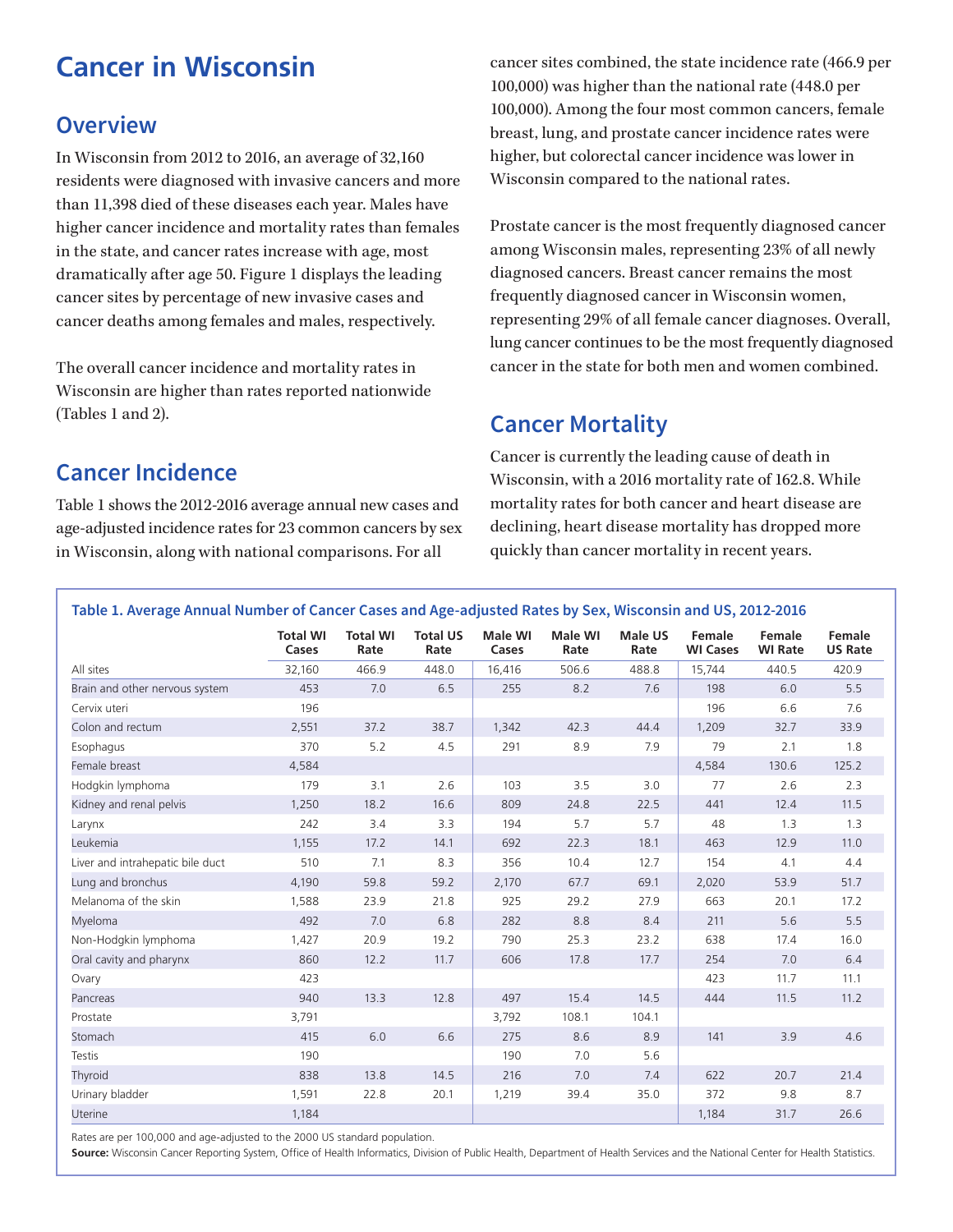|  |  |  | Table 2. Average Annual Number of Cancer Deaths and Age-adjusted Rates by Sex, Wisconsin and US, 2012-2016 |
|--|--|--|------------------------------------------------------------------------------------------------------------|
|--|--|--|------------------------------------------------------------------------------------------------------------|

|                                  | <b>Total WI</b><br><b>Deaths</b> | <b>Total WI</b><br>Rate | <b>Total US</b><br>Rate | <b>Male WI</b><br><b>Deaths</b> | Male WI<br>Rate | Male US<br>Rate | <b>Female WI</b><br><b>Deaths</b> | Female<br><b>WI Rate</b> | Female<br><b>US Rate</b> |
|----------------------------------|----------------------------------|-------------------------|-------------------------|---------------------------------|-----------------|-----------------|-----------------------------------|--------------------------|--------------------------|
| All sites                        | 11,398                           | 162.8                   | 161.0                   | 6,025                           | 193.9           | 193.1           | 5,373                             | 139.1                    | 137.7                    |
| Brain and other nervous system   | 329                              | 4.8                     | 4.4                     | 184                             | 5.8             | 5.4             | 145                               | 4.0                      | 3.6                      |
| Cervix uteri                     | 56                               |                         |                         |                                 |                 |                 | 56                                | 1.6                      | 2.3                      |
| Colon and rectum                 | 939                              | 13.3                    | 14.2                    | 479                             | 15.5            | 16.9            | 460                               | 11.5                     | 11.9                     |
| Corpus and uterus                | 195                              |                         |                         |                                 |                 |                 | 195                               | 5.0                      | 4.7                      |
| Esophagus                        | 346                              | 4.8                     | 4.0                     | 275                             | 8.5             | 7.1             | 71                                | 1.8                      | 1.5                      |
| Female breast                    | 743                              |                         |                         |                                 |                 |                 | 743                               | 19.5                     | 20.6                     |
| Hodgkin lymphoma                 | 23                               | 0.4                     | 0.3                     | 14                              | 0.5             | 0.4             | 9                                 | 0.2                      | 0.2                      |
| Kidney and renal pelvis          | 291                              | 4.1                     | 3.8                     | 190                             | 5.9             | 5.5             | 100                               | 2.6                      | 2.3                      |
| Larynx                           | 64                               | 1.0                     | 1.0                     | 51                              | 1.6             | 1.8             | 12                                | 0.3                      | 0.4                      |
| Leukemia                         | 499                              | 7.2                     | 6.5                     | 285                             | 9.5             | 8.8             | 213                               | 5.4                      | 4.9                      |
| Liver and intrahepatic bile duct | 397                              | 5.5                     | 6.5                     | 263                             | 7.9             | 9.6             | 134                               | 3.5                      | 3.9                      |
| Lung and bronchus                | 2,896                            | 41.1                    | 41.9                    | 1,570                           | 49.6            | 51.6            | 1,325                             | 34.8                     | 34.4                     |
| Melanoma of the skin             | 175                              | 2.5                     | 2.5                     | 117                             | 3.8             | 3.7             | 58                                | 1.6                      | 1.5                      |
| Myeloma                          | 235                              | 3.4                     | 3.3                     | 127                             | 4.2             | 4.2             | 108                               | 2.7                      | 2.7                      |
| Non-Hodgkin lymphoma             | 407                              | 5.9                     | 5.6                     | 232                             | 7.8             | 7.3             | 175                               | 4.4                      | 4.4                      |
| Oral cavity and pharynx          | 176                              | 2.4                     | 2.4                     | 126                             | 3.8             | 3.9             | 50                                | 1.3                      | 1.3                      |
| Ovary                            | 269                              |                         |                         |                                 |                 |                 | 269                               | 7.1                      | 7.0                      |
| Pancreas                         | 830                              | 11.7                    | 11.0                    | 428                             | 13.3            | 12.6            | 402                               | 10.2                     | 9.6                      |
| Prostate                         | 593                              |                         |                         | 593                             | 20.6            | 19.2            |                                   |                          |                          |
| Stomach                          | 181                              | 2.6                     | 3.1                     | 108                             | 3.4             | 4.2             | 73                                | 1.9                      | 2.3                      |
| <b>Testis</b>                    | 6                                |                         |                         | 6                               | 0.2             | 0.3             |                                   |                          |                          |
| Thyroid                          | 38                               | 0.5                     | 0.5                     | 18                              | 0.6             | 0.5             | 20                                | 0.5                      | 0.5                      |
| Urinary bladder                  | 322                              | 4.5                     | 7.6                     | 234                             | 7.9             | 2.1             | 88                                | 2.2                      | 2.1                      |

Rates are per 100,000 and age-adjusted to the 2000 US standard population.

**Source:** Wisconsin Cancer Reporting System, Office of Health Informatics, Division of Public Health, Department of Health Services, and the National Center for Health Statistics.

The 2012-2016 cancer mortality rate in Wisconsin for all sites was similar to the national rate (162.8 compared to 161.0). Lung cancer remains the leading cause of cancer deaths among both males and females in the state, with an annual average of 1,570 men and 1,325 women dying from the disease (Table 2).

The positive side, however, is that from 1995 to 2016 overall cancer mortality rates for both males and females in Wisconsin declined. This decline is attributed to the increase in early detection, better treatments, and increased awareness of risk reduction behaviors.

#### **Figure 1. Leading Cancer Sites: Percentage of New Cases and Deaths among Females and Males in Wisconsin, 2012-2016**



**Source:** Wisconsin Cancer Reporting System, Office of Health Informatics, Division of Public Health, Department of Health Services, and the National Center for Health Statistics.